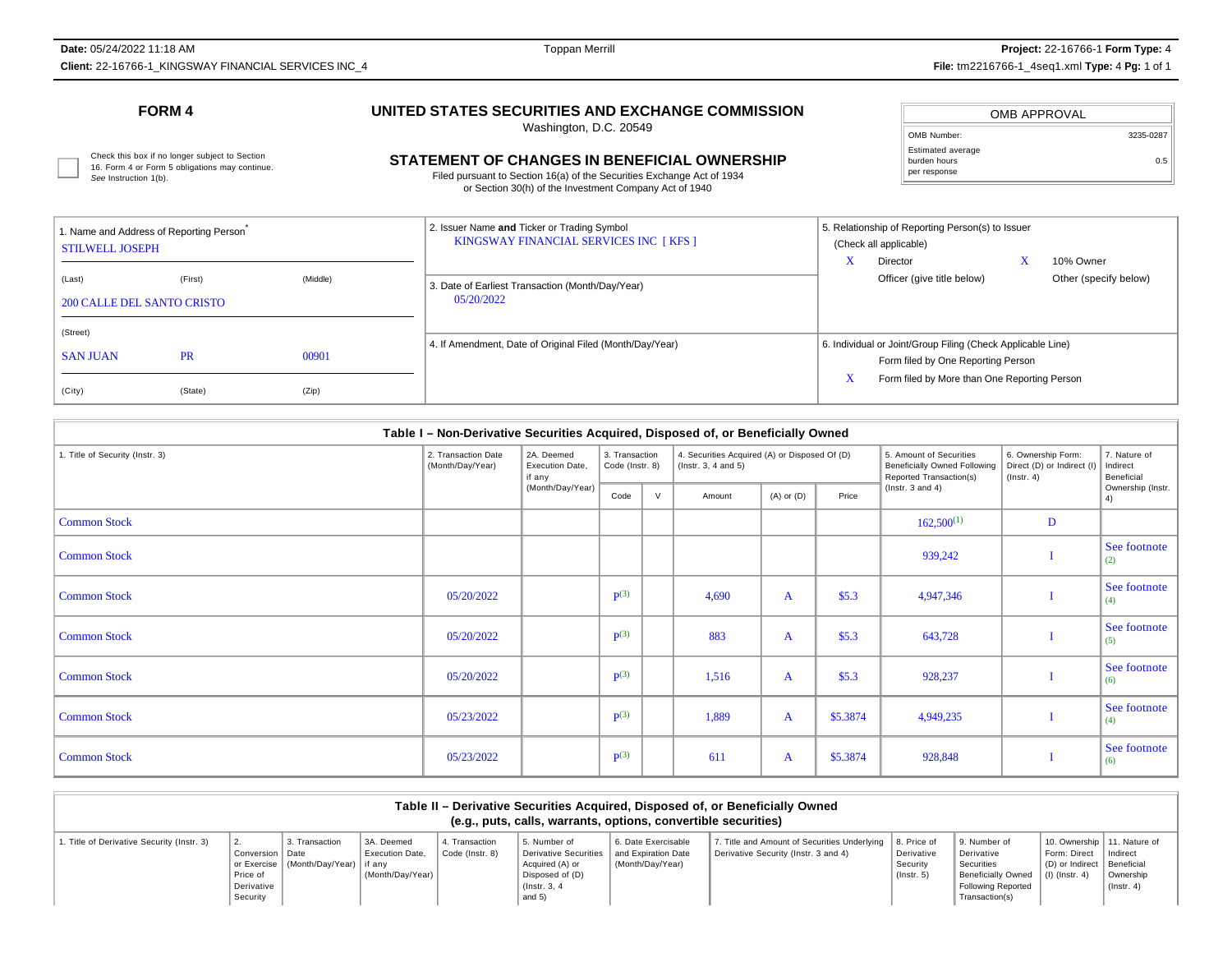|                                                                                 |             |          |           |        |     |     |                     |                    |       |                                  | $\vert$ (lnstr. 4) |  |
|---------------------------------------------------------------------------------|-------------|----------|-----------|--------|-----|-----|---------------------|--------------------|-------|----------------------------------|--------------------|--|
|                                                                                 |             |          | Code      | $\vee$ | (A) | (D) | Date<br>Exercisable | Expiration<br>Date | Title | Amount or<br>Number of<br>Shares |                    |  |
| 1. Name and Address of Reporting Person <sup>*</sup>                            |             |          | 10% Owner |        |     |     |                     |                    |       |                                  |                    |  |
| <b>STILWELL JOSEPH</b>                                                          |             |          | Director  |        |     |     |                     |                    |       |                                  |                    |  |
| (Last)                                                                          | (First)     | (Middle) |           |        |     |     |                     |                    |       |                                  |                    |  |
| <b>200 CALLE DEL SANTO CRISTO</b>                                               |             |          |           |        |     |     |                     |                    |       |                                  |                    |  |
|                                                                                 |             |          |           |        |     |     |                     |                    |       |                                  |                    |  |
| (Street)<br><b>SAN JUAN</b>                                                     | PR          | 00901    |           |        |     |     |                     |                    |       |                                  |                    |  |
|                                                                                 |             |          |           |        |     |     |                     |                    |       |                                  |                    |  |
| (City)                                                                          | (State)     | (Zip)    |           |        |     |     |                     |                    |       |                                  |                    |  |
| 1. Name and Address of Reporting Person <sup>*</sup>                            |             |          | 10% Owner |        |     |     |                     |                    |       |                                  |                    |  |
| Stilwell Value LLC                                                              |             |          |           |        |     |     |                     |                    |       |                                  |                    |  |
| (Last)                                                                          | (First)     | (Middle) |           |        |     |     |                     |                    |       |                                  |                    |  |
| 111 BROADWAY, 12TH FLOOR                                                        |             |          |           |        |     |     |                     |                    |       |                                  |                    |  |
| (Street)                                                                        |             |          |           |        |     |     |                     |                    |       |                                  |                    |  |
| <b>NEW YORK</b>                                                                 | $\bold{NY}$ | 10006    |           |        |     |     |                     |                    |       |                                  |                    |  |
|                                                                                 |             |          |           |        |     |     |                     |                    |       |                                  |                    |  |
| (City)                                                                          | (State)     | (Zip)    |           |        |     |     |                     |                    |       |                                  |                    |  |
| 1. Name and Address of Reporting Person <sup>*</sup><br>STILWELL ASSOCIATES L P |             |          | 10% Owner |        |     |     |                     |                    |       |                                  |                    |  |
|                                                                                 |             |          |           |        |     |     |                     |                    |       |                                  |                    |  |
| (Last)                                                                          | (First)     | (Middle) |           |        |     |     |                     |                    |       |                                  |                    |  |
| 111 BROADWAY, 12TH FLOOR                                                        |             |          |           |        |     |     |                     |                    |       |                                  |                    |  |
| (Street)                                                                        |             |          |           |        |     |     |                     |                    |       |                                  |                    |  |
| <b>NEW YORK</b>                                                                 | $\bold{NY}$ | 10006    |           |        |     |     |                     |                    |       |                                  |                    |  |
| (City)                                                                          | (State)     | (Zip)    |           |        |     |     |                     |                    |       |                                  |                    |  |
| 1. Name and Address of Reporting Person <sup>*</sup>                            |             |          | 10% Owner |        |     |     |                     |                    |       |                                  |                    |  |
| Stilwell Activist Fund, L.P.                                                    |             |          |           |        |     |     |                     |                    |       |                                  |                    |  |
| (Last)                                                                          | (First)     | (Middle) |           |        |     |     |                     |                    |       |                                  |                    |  |
| 111 BROADWAY, 12TH FLOOR                                                        |             |          |           |        |     |     |                     |                    |       |                                  |                    |  |
|                                                                                 |             |          |           |        |     |     |                     |                    |       |                                  |                    |  |
| (Street)<br><b>NEW YORK</b>                                                     | <b>NY</b>   | 10006    |           |        |     |     |                     |                    |       |                                  |                    |  |
|                                                                                 |             |          |           |        |     |     |                     |                    |       |                                  |                    |  |
| (City)                                                                          | (State)     | (Zip)    |           |        |     |     |                     |                    |       |                                  |                    |  |
| 1. Name and Address of Reporting Person <sup>*</sup>                            |             |          | 10% Owner |        |     |     |                     |                    |       |                                  |                    |  |
| Stilwell Activist Investments, L.P.                                             |             |          |           |        |     |     |                     |                    |       |                                  |                    |  |
| (Last)                                                                          | (First)     | (Middle) |           |        |     |     |                     |                    |       |                                  |                    |  |
| 111 BROADWAY, 12TH FLOOR                                                        |             |          |           |        |     |     |                     |                    |       |                                  |                    |  |
|                                                                                 |             |          |           |        |     |     |                     |                    |       |                                  |                    |  |